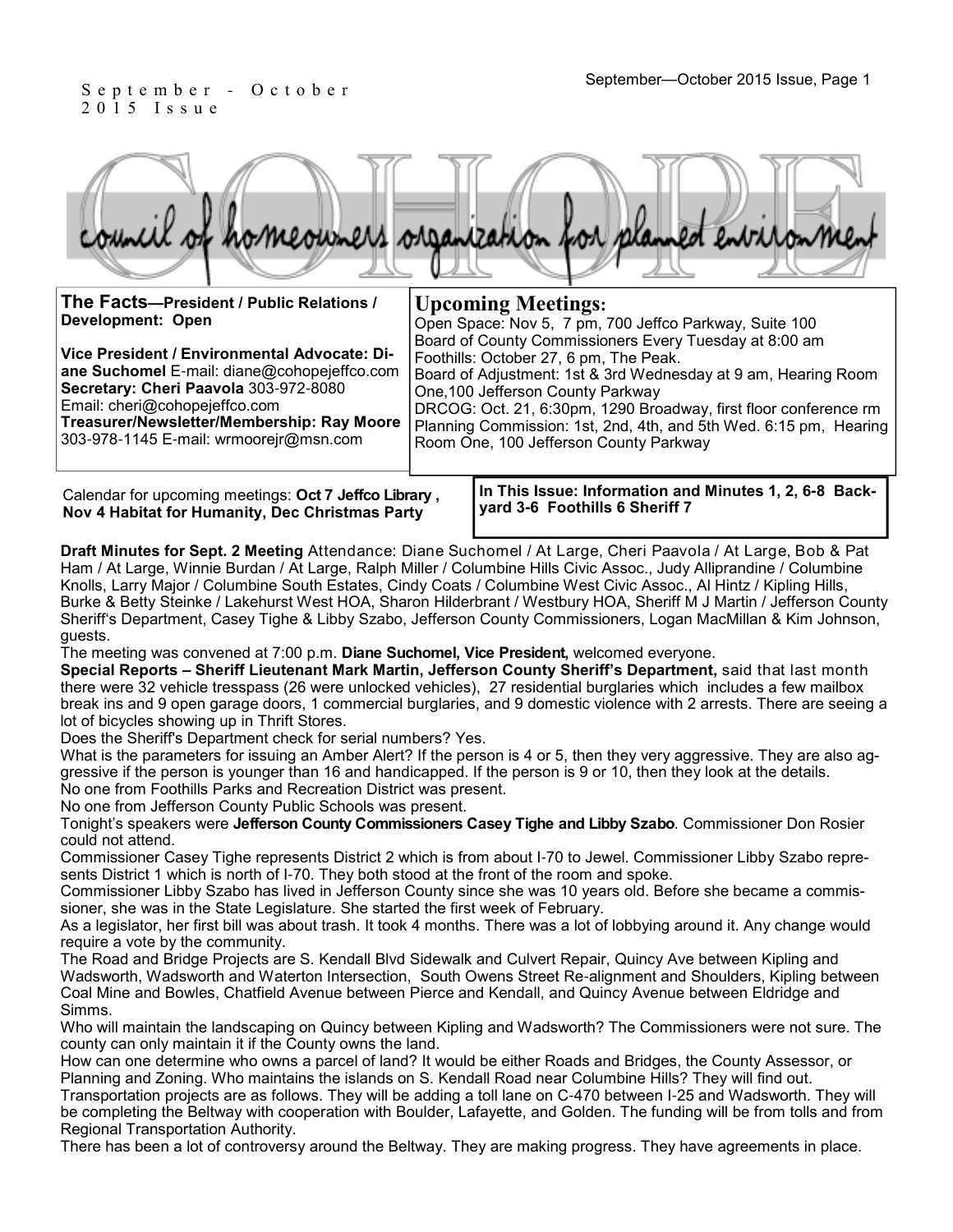They are still debating the funding.

Amendment 64 is about marijuana. The ordinance passed 1st reading. It bans retail sales and grow operations in Jefferson County. It would allow Testing facilities. It includes unincorporated Jefferson County.

They are currently working on Budget Projections. They expect a 20% increase in revenue, but it may be limited by Tabor. Most of the money comes from Property Taxes. They expect taxes to increase 3.5 - 4%. They are still working on bringing pay up to competitive levels. There are also increases in health insurance and benefits.

When will the County decide whether they will ask for a Mil Levy increase for next year? The decision will be made in October or November.

They are a Comprehensive Master Plan for Land Use. People say that they don't like density or they don't like sprawl. Commercial Zones make more money for the County.

The Master Plan for the acreage on the southwestern corner of S Pierce St/ W Coal Mine Ave includes a neighborhood center. A lot of people attended the hearings. They think the roads are not in place to support the center and there are no buses in that area. Residents are mad about zoning for a parcel of land. If there is a Formal Filing, they cannot talk about it.

Does the County approve Conservation Easements? They didn't know.

On the economic front, they are promoting the county to businesses all over the world. They are targeting medical, apparel, and aerospace businesses.

What is the status for Southwest Plaza? Bow Mar did not have the infrastructure. Jefferson County was not in favor of it. Bow Mar seemed to want the taxes but wanted the county to maintain the mall. We need to keep the mall vibrant. The jails houses about 1,000 people. It is very expensive.

There is a library issue on the ballot where they want to divest themselves from control by the Jefferson County Commissioners. They also don't like the Tabor limits. If this happens and the libraries collect too much money, then they get to keep it but the County still has to return the overage. Our COHOPE speakers next month are from the Library. Kim Johnson, Jefferson County School Board candidate, asked to speak for a few minutes. She is running for the open seat. The election is on November 3rd. She is the mom of 2, a 5th and a 6th grader. She volunteer at the school, Girl Scouts, and Stay at Home Moms. Both of her parents are teachers. She wants teachers to be allowed flexibility in dealing with their students. Her job is commercial property Manager. The issues that she is concerned about are what the school board can do for our schools and a return to rich conversation. What is her position on Charter schools versus Public schools. They replied that they are all public schools and supports equal funding for both. She asked for our support and vote.

**Reports from Officers** Roll Call was taken. We had 9 members present and we have a quorum.

We do not have a President.

**Ray Moore, Treasurer,** was not present.

**Cheri Paavola, Secretary**, was present. The Minutes for July were approved.

**Diane Suchomel, Vice President,** was present.

She attended the Community Meeting for West Metro. 69% of their calls are for medical issues. They are applying for grants.

On the southwest corner of Coal Mine and Pierce, there is an 18 acre property. There is a Proposal for 320 apartments and 4 acres of commercial properties.

The proposed amendment changes for Jefferson County are in section 11. The are mostly due to court cases in another state. Section 10 has a lot of changes regarding signs. Section 10 has changes regarding open occupation. There is a proposed Storage facility on Ute Ave, north of C-470.

Jared's Nursery requested, and was granted, a 1 day special event liquor permit for 3.2 beer during their Giant Pumpkin weigh off/Fall Festival to be held there on Sept 26th.

There is no new information about the CVS Pharmacy at Kipling and Bowles.

A property was sold and the HOA charged a transfer fee for the Facility Operation and Management. Is this normal? No one knew.

COHOPE has been asked to get involved in a fireworks issue. They want to reduce noise and put up a banner asking that fireworks be confined to only certain days. They want everyone to approach neighbors and explain issues such as Post Traumatic Stress Disorder and scared animals. They flyer would include statistics and good reasons for limiting fireworks for only 1 day. COHOPE does n'o support or condone any use of illegal fireworks.

An HOA needs to repave but doesn't have the money. They are asking for the name of a Bank that will give them an unsecured loan. No one knew of such a bank.

Foothills Parks and Recreation District has a survey on their website. They are asking what you use at their facilities, what needs to be improved, what is working well, and comments. It is at www.ifoothills.org/survey. They are working on their 15 year plan. They need volunteers for a Steering Committee.

Is Foothills approaching out of area HOAs with offers of discounts for their residents? No one knew.

Why are their so many school fees? Mr. Mickminimee is willing to investigate.

Why are they changing the bus fees? Buses are a huge expense. They don't get funds from the State. If you use it, you need to pay for it.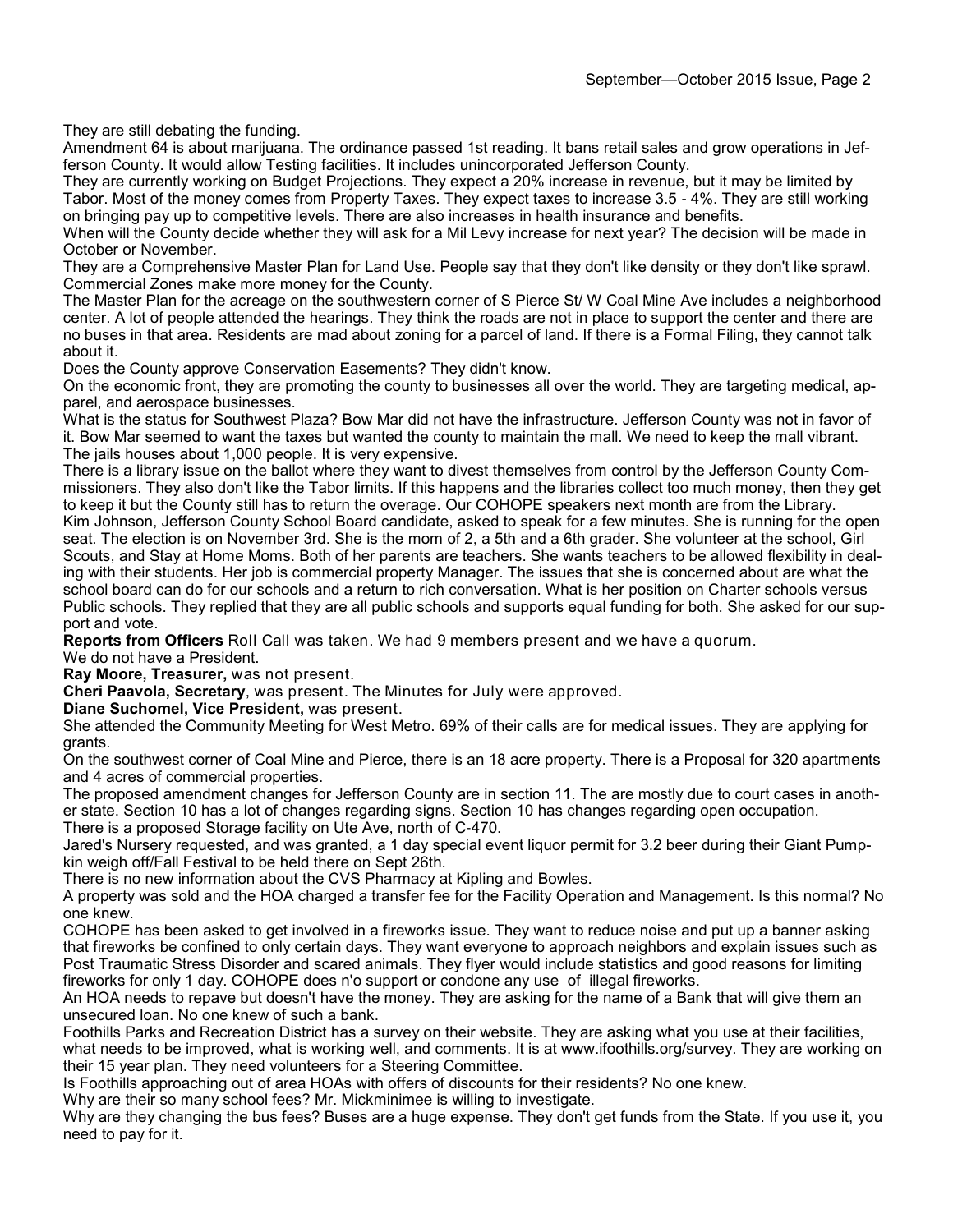# **THE BACKYARD**

## Columbine Hills News

*From* **President's Corner August 2015—** I've been back in school for several weeks now and enjoy the saddle again. Fall is only a couple weeks away. This has to be one of the best summers I've ever enjoyed; my daughter was home from oversees for 6 weeks and my third grandchild was recently born; hard to ask for much more than that. The last news-letter had a document in it presenting policies for the City of Littleton. I know many of you were confused about that. I did not ask that to be included to cause confusion but to inform you. I wish I could find a similar document from Jefferson County but I haven't yet.

What I was able to get was very long and complicated, hopefully, by next month we can present regulations for Jeff Co. If anyone can find a concise statement of Jeff Co regs please let me know.

For the time that I've been in this office I've been asking you to be good neighbors and help each other. I'm sure that has happened informally, but I am very excited to announce a program that we've been working on for a while. I've been in contact with a couple of churches that are in our community about working with us in these endeavors – and they have replied that- yes - they would like to be of assistance to our community. We are still putting together the pieces and I hope to be able to explain that all to you by next month. Basically if you – for reasons of health or injury – need temporary assistance in yard maintenance we will be able to match you up with a handful of people eager to help you.

The next thing I am excited about is some activities we have planned. We are trying to have an event for the community each quarter of the calendar year. This fall CHICA would like to host a kickball tournament. Our thoughts are to form one team from each quadrant and make an afternoon of it. The quadrants are divided North and South by the green belt and East and West by Kendall Blvd. We will have a round robin tournament and then a grill out to enjoy the rest of the time together at the shelter on Elmhurst. Keep an eye on the newsletter for dates and times.

Lastly, let me say thanks to you who become members of CHICA. We have well over 1300 homes and just over 300 of you are willing to volunteer the dues and become members, shoot, some of you even donate extra. That is so awesome. Would it be helpful to have more of you join – YES!! We could do so much more for you if more of you would join. Be the kind of neighbor you wish you had.—*Randy Montgomery* - *rmontgomery@frcs.org CHICA President*

**2015 August Board Meeting** Meeting attended by Board Members: Randy Montgomery, Don Hochhalter,

Michaelle Otto, Pat and Ralph Miller, Jennifer Gerdes

Treasurer's Report: Presented by Pat Miller and 2nd by Michaele Otto

Old Business: Weeding of the medians on Kendall – Needs to happen but we need help!

Signage for neighborhood and activities was discussed.

Jennifer is getting a quote from various local sign companies.

New sign put up at entrance to the neighborhood at ken caryl and kendall the day of the meeting. Sign installed by

Randy, Don and Ralph at Entrance to neighborhood at Ken Caryl and Kendall

Entrance sign on Kendall Blvd - waiting on Brett.

Membership Status – 27 new members added

New Business: Suggestion was made by Randy Montgomery, President, to change the CHCA meetings to the 2nd Saturday of Month – Ralph 1st motion and Dan 2nd motion

Hay Ride Date agreed by all – Dec 6th from 5-7pm

Fall "kick off" – Kickball tournament & Pie contest

Date for chili cook off – Jan 23

Community Assistance Program with St Philips and St Gregorys was discussed – Randy will mention in PC – Still work in progress.

Discussion around Meeting for road work and round about.

## **Columbine Knolls South II REVIEW**

*From* **President's Corner** I would like to thank the HOA board members and interested community members who attended our August 11th HOA board meeting. It was a beautiful evening and was nice to see community members interested in our neighborhood and provide us feedback to help make our neighborhood a pleasant place to live for everyone. Debbie Opperman (HOA Treasurer) reported that we now have 316 members! I believe this is an all-time record! The Architectural Control Committee (ACC) approved several applications for improvements. Thanks to Bob Pellegrini (ACC Chair), Steve Kalney and John Schutt for their continued due diligence! Welcome Committee members Jennifer Blake, Susan Brouillet and I delivered welcome baskets to 8 new neighbors. It was great to meet some of these folks and we are very excited to have them join our community. A special "shout out" to our Landscape Committee of Bob Pellegrini, Jay Seifert, Mary Kalney, Joan Weyhmiller, Tom and Donna Tellschow and Stephanie Haberkorn for keeping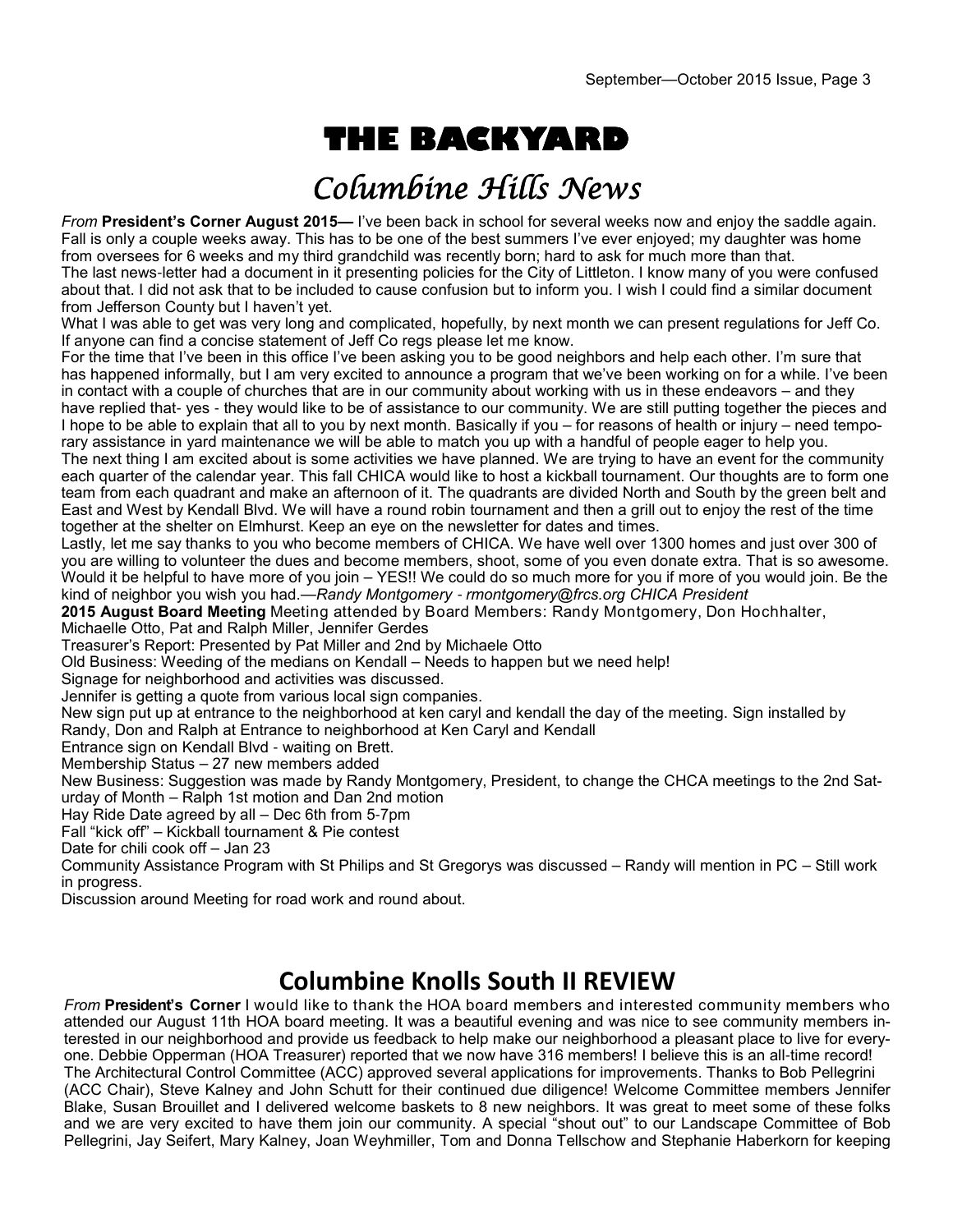the Chatfield entrance looking great!

Please take a minute to read the minutes included in this newsletter for more details of the meeting. I encourage anyone interested in becoming involved in the HOA to attend the next meeting and experience the positive force that is working hard to deal with issues that impact this community. The Board will be looking to fill four 4 vacancies at the beginning of next year so again please feel free to contact me if you are interested.

Please keep in mind that as fall approaches and the mornings become a little crisper and the days slowly grow a little shorter, the school children are starting back to school. Please be extra cautious as you drive through the neighborhood and watch out for children making their way to and from school. — *Jon Brouillet, President CKSII HOA*

*From* **Board Meeting Minutes – August 11, 2015** President, Jon Brouillet, called to order the meeting at 7:00 pm. Board members Jon Brouillet, Jennifer Blake, Debbie Opperman, John Schutt, Bob Pellegrini, and Robert Sudar were in attendance along with Roger Borcherding of DARCO Property Management.

Treasurer's Report: Debbie reported a cash the HOA currently has 316 members.

ACC Committee: Bob Pelligrini reported 15 requests and 13 approved with 2 in pending status. Applications were as follows: 6 for paint, 2 for roofs, 1 for porch, 1 for a shed, 1 for windows, 1 for doors, 1 for a tree house, 1 for siding, and 1 for general landscaping.

Landscape Committee: Bob Pelligrini reported that the front gardens needed to be weeded and sprayed. Some members of the neighborhood have already done much of the weeding.

Welcome Committee: Jennifer Blake reported that they have done 5 more welcomes since the last meeting. They started using gift boxes instead of baskets to keep things better organized. Most of the times they visit a house they get to meet the people face to face.

Management Report: Four inspections were conducted since the end of June. Sixty violations were processed by mail and/or personal contact. This included 21 visible RVs; 18 visible trash containers; 2 visible piles of trash; 1 pile of rocks in the street; 8 weeds in grass, flower bed, or rocks; 4 lawns with dry grass; 4 dead trees; 1 overgrown bush blocking sidewalk; and 1 political sign. Two violations were sent to the HOA attorney for handling. Both RVs were moved but were returned and are still in violation.

Several homeowners came to the meeting to discuss the RVs on their properties and other various situations stemming from what they describe as excessive contact from the property management company. The Board will discuss this situation and contact homeowners if and when a decision is made. In the meantime, it was recommended to the homeowners to make sure contact with the property management company occurred using emails and that the board members were copied on those emails to ensure documentation and appropriate paper trail for all correspondence.

Old Business: Covenant Renewal: Greg Steward reported that he is finishing authoring the ballot and cover letter for Section 1 voting and will provide that to the Board and the HOA attorney for review.

New Business: Barbara Steward announced that she has gathered information from five different trash companies and will begin contacting them in October as the renewal deadline approaches.

The meeting was adjourned at 8:15 pm.

## Columbine West Civic Association Newsletter

*From* **A Moment With The Board** The August 11th CWCA meeting was at the pool pavilion, the Board conducted business as usual and welcomed a visitor to the meeting. Kathryn Kinney is a resident on S. Webster St and wanted to inform the Board/Officers about a postcard she received from the County addressing the proposed rezoning and development of Coal Mine Ave/ Pierce. Her home's backyard is adjacent to the property.

Presently we have 383 paid members, that is 100% of the CWCA 2015 goal, plus extra donations from generous households. National Night Out was a huge success. There was approx. 100+ people in attendance. Lucky 13 Fire Truck and Jeffco Sheriff office had vehicles and staff on site. Lots of food was supplied by Target & Shiloh House. Newsletters are now available for pick up at 7860 W. Portland Ave.

The Fall Festival is being planned for October 3rd, 2-6 p.m., offering a chili cook-off (with prizes), potential neighborhood car show, hayride from 3-5 p.m. by Blue Moon Stables, entertainment at 2:30, plus more items. The September Headliner will be addressing the Fall Festival.

Watch the newsletter for more details. Come join the neighborhood.

Remember if you have any suggestion of ideas, call the voicemail,

drop an email, just contact us. Look forward to hearing from the community. Residents are encouraged to attend any monthly meeting the next one is September 8th, 7:00 p.m. at Dutch Creek Elementary, second Tuesday of the Month.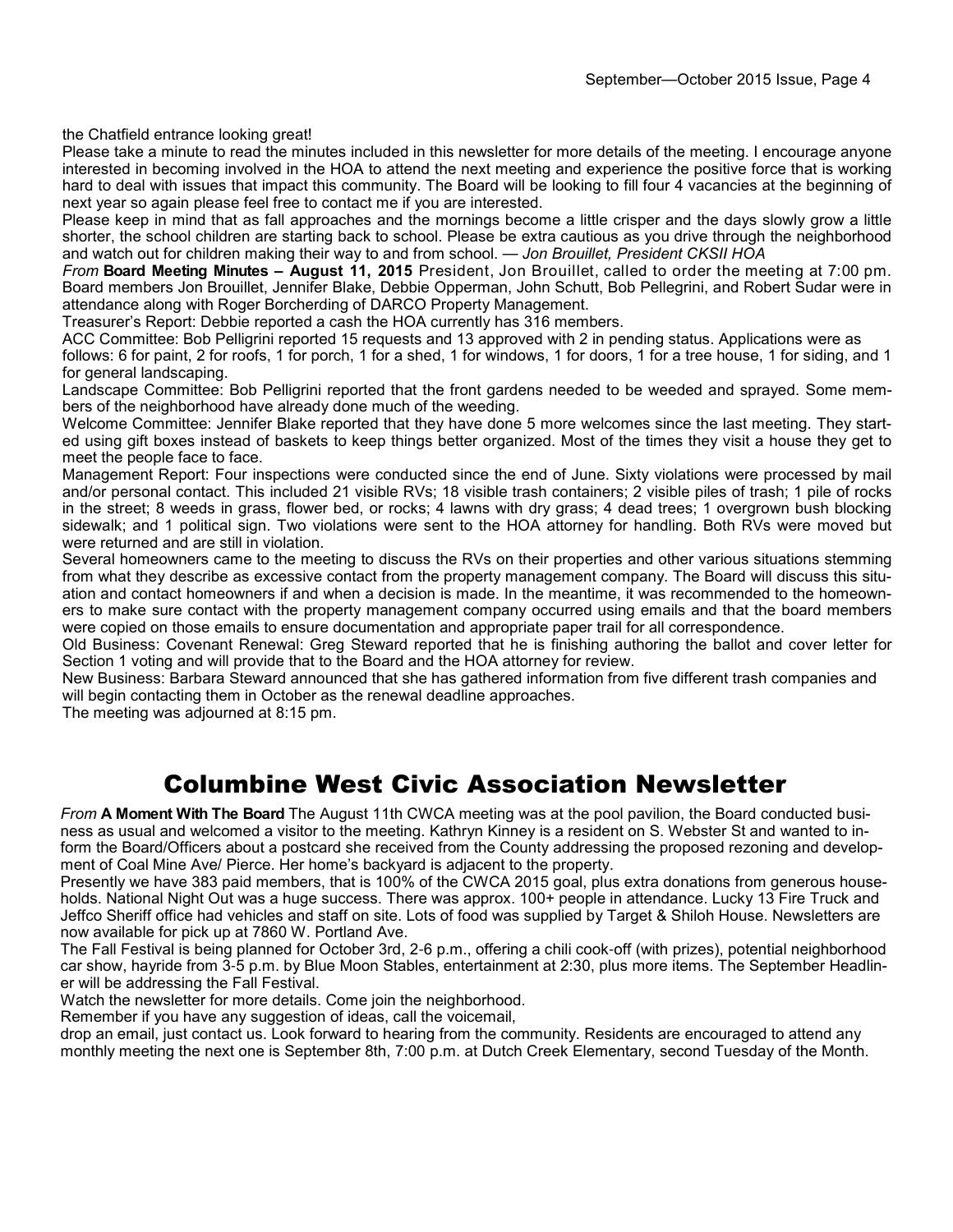## The Leawood Rapporter

*From* **Leawood Civic Association Minutes: August 4, 2015** The meeting was called to order at 7:03 p.m. In attendance were Rhonda Eveleth, Heather Hanley, Richard White, Debby Baker, Paul O'Connor and Nancy Bock.

The board spent the majority of the meeting discussing details of the annual Picnic, scheduled for Sat., August 22nd. Heather will create an itemized list for the board members. Paul O'Connor will provide his sound system for the event. Rhonda Eveleth motioned to compensate Paul O'Connor, for the use of his PA system, with a check for fifty dollars. Richard White seconded. All in favor.

Heather will provide Rhonda with 5 welcome baskets needed for new Leawood homeowners.

Lori will post upcoming LCA meetings, FYP's and events to the Leawood Facebook page. Paul will post the Picnic's Parade route.

Rhonda briefly discussed Front Yard Parties (FYP).

As of this meeting, all FYP dates are full! However, if interested, the 1st & 3rd Friday nights are always available. Meeting adjourned at 7:50 p.m. These August minutes were finalized and approved, via email, on August 13, 2015. *From* **Leawood Metropolitan Recreation and Park District Minutes August 12, 2015** The Leawood Metropolitan Recreation and Park District Board meeting was called to order at 5:05 p.m. at Raccoon Park xeriscape area by President Kyle Sargent. Members present were: Donna Snyder, Mibby Luedecke, Linda Smith, and Dave Padilla, Parks Manager. Raccoon Park, Tract T and most of Weaver Park were walked before the 6:30 meeting started. Public Comment - No comments.

Treasurer's Report – Donna submitted the Treasurer's Report and bills to be paid. Property tax revenue, ownership tax revenue funds were reported. Donna reported on an email from Lottery saying they just installed a new computer system and our lottery funds would be a little late in September. Money was transferred from savings to checking. Invoices for the month include: United Site Services, Waste Management, Denver Water, Excel, L&M for grass cutting and tree spraying, DBC Irrigation, Jenkins Custom Painting for painting the Leawood pavilion, Silver Sage Landscaping for trees at new potty area, doggie bags vendor, Dave's invoice and reimbursement to petty cash. Mibby moved the Treasurer's report be received and bills paid. Linda seconded and the motion passed.

Parks Manager Report – The new potty at the volleyball area has been installed and landscaping around the area completed. Dave is still working with the C-line contractor on the spraying of the weeds in the grass they planted for their repair of tracks made in the Leawood Park. They have not been very cooperative with timely repairs for the work on the Cline.

Jenkins Custom Painting painted the Leawood Pavilion, potty structure and stucco sign at Fair and Pierce. Dave repaired the solenoid on the sprinkler system that was torn out the night of the fireworks at Clement Park. Other irrigation was repaired as need in various parts of the park. L&M sprayed the green ash trees that had mites and whose leaves were curling. Dave cleared sediment from the small crossover bridge at Raccoon Park. The area is very low and the sediment builds and clogs the drainage. Low hanging branches were trimmed in various parts of the park, including a large branch that fell in Raccoon Park. Doggie bag replacements were made as needed.

Grass cutting and trimming was done in all parks. Urban Drainage's contractor removed two trees in Raccoon Park on the park side behind a resident's home. Dave also met with Urban Drainage in regard to a tree on the east side of Weaver Park that needs to come down. Weston was called in to remove the tree.

As a result of our walk through in Raccoon Park, Tract T and part of Weaver Park, Dave will be adding additional mulching in the xeriscape area at Raccoon Park, a small area on Tract T, the planter box at Leawood Park. New items have been added to the ongoing project list.

Old Business –Girl Scout Monarch Butterfly Station – Kyle shared the certificate of appreciation to the Girl Scout Troop 2017 for their project. An official sign was given to Dave to place in the planter.

Projects – The meeting started early to walk through the parks. Items were added to the project list.

Open Board positions – Discussion on open board positions will take place in September.

New Business – Meeting space – Mibby reported she had requested meeting dates at Leawood Elementary School for September through May from Jeffco. Kyle acknowledged he had received their contract and will sign and send in our insurance information.

Ball field request – We had a request from a resident for his 11 year old team to practice two days a week at the Leawood ball field. Kyle is checking with Jeffco Sports to see when they plan to use the field.

The meeting was adjourned 7:30 p.m.

Meeting Dates Day/Time: 2nd Wednesday of each month (unless noted), 6:30 p.m. Location: January to May – Leawood Elementary School June, July and August - Park pavilions or Board member's homes (school is closed) September to December – Leawood Elementary School— *Linda T. Smith, Vice President and Secretary*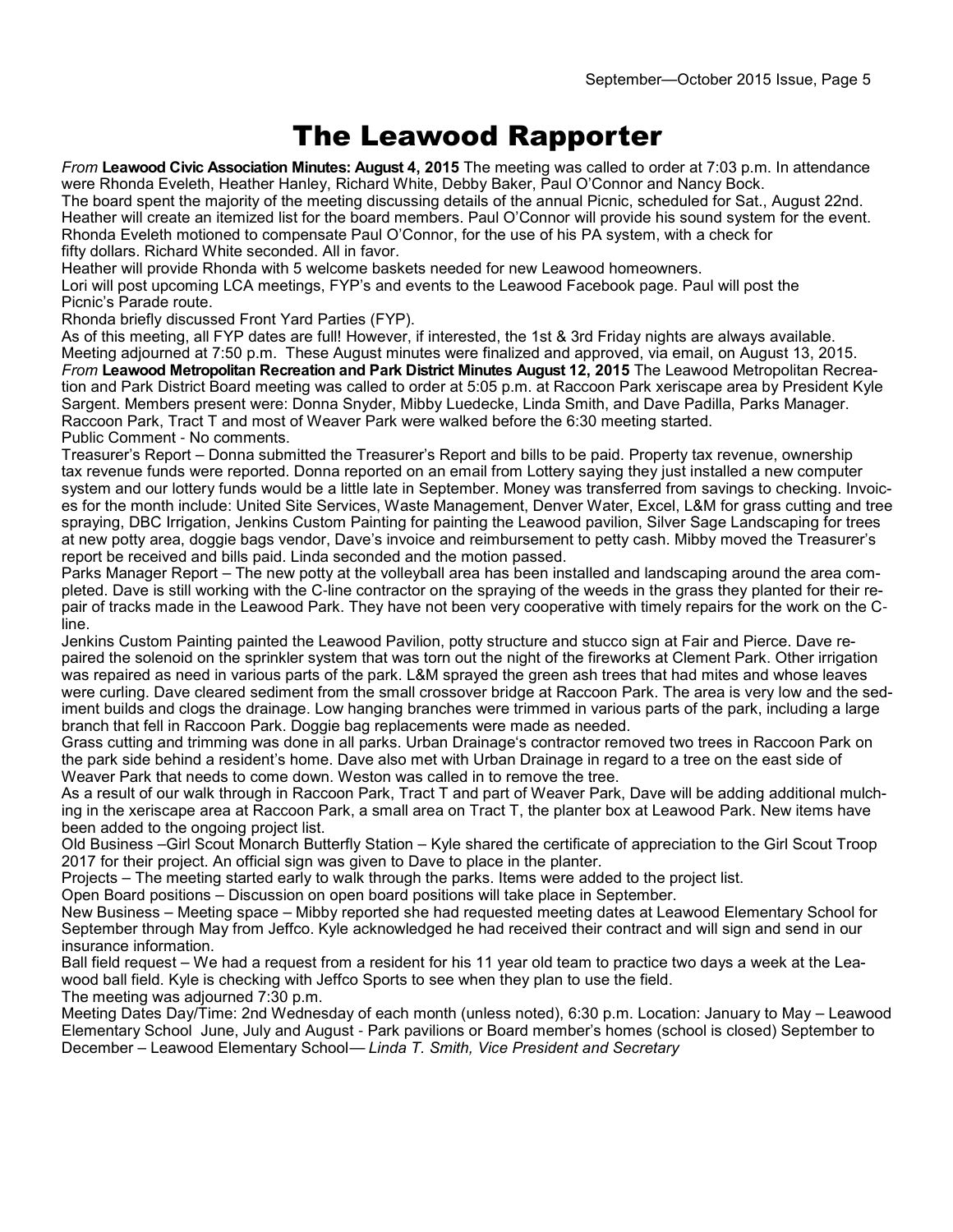### **WoodBourne**

*From* **Notes From the Board** The August Board meeting was held on August 18, 2015. The meeting was moved up one day for everyone's convenience.

The 2015 Woodbourne Pitmaster Challenge was a much bigger event than last year with twelve barbeque submissions. The West Metro Firefighters (who judged the competition) had their work cut out as they tasted and ranked all the entries. Congratulations go out to repeat Pitmaster Grand Champion, Dylan Hansen, for his unbelievable pork ribs. They were very impressive for a high school senior. The difference between first and third place was a mere two points on a 125-point scale. We hope everyone will come back for the event next year. Thank you to all the cooks and to our sponsor, Tom Walker of American Family Insurance.

There were some new challenges with the pool this year. The pool went to reduced hours before the start of the school year. We will address how to cover the hours when guards are not on duty before the start of pool season next year. Kids are back in school so please watch your speed in the neighborhood.

Our next Board meeting will be held on September 16, 2015, at 7:00 p.m. at the Clubhouse. Please contact Kim Herman with Management Specialists at 720-974-4234 with any questions. — *Jay Hansen, President*

### **Foothills Park & Recreation District, Contact: Kate Dragoo, Communications & Marketing Supervisor (303) 409- 2525; kate@fhprd.org**

### **Foothills October Events**

**Annual Senior Adult Open House FRI October 2**, 9:00am-1:00pm Join us at the Peak Community & Wellness Center for a fun-filled day! There will be a variety of resources for seniors - balance & blood pressure testing, entertainment plus FREE lunch! MUST REGISTER for the FREE lunch Entertainment provide by Chatfield High School Jazz Band! Benefit from this fun-filled day with a wealth of resources at your fingertips! Benefit from this fun-filled day with a wealth of resources at your fingertips! Benefit from this fun-filled day with a wealth of resources at your fingertips! **October 23: Boo-rific Bash & Splash,** 6-8:30 p.m. - at Ridge Recreation Center. \$5 per child, Adults free.

#### **October 26: Winter/Spring 2016 Class Registration begins online**

**October: Kids' Nite Out - Saturdays, 7-10:30 p.m. - at Ridge Recreation Center**

**November 6-14: Foothills Theatre Company presents All in the Timing** at the Ridge Recreation Center FRI, NOV 6 & SAT, NOV 7 (7 p.m.) SUN, NOV 8 (2 p.m.) FRI, NOV 13 (7 p.m.) SAT, NOV 14 (2 p.m.) Tickets \$10 in advance, \$15 at the door.

**November 13: Mind-Body Open House -** FREE at Peak Community & Wellness Center

**November 25: Thanksgiving Eve Skate** - at Edge Ice Arena Adults \$7, Youth 6 to 17 \$5, Youth below 6 \$3.

**November 27-28: Turkey Bowl Flag Football Tournament - at Foothills Sports Arena**

**November 27-29: Gobbler Classic, Adult Hockey Tournament - at Edge Ice Arena Registration Fee \$650 per team November: Kids' Nite Out - Saturdays, 7-10:30 p.m. - at Ridge Recreation Center** 

The speaker for our October meeting will be Rebecca Winning, Jefferson County Public Library Communications Director . Our October and November meetings will be at Lilley Gulch. The November speaker will be from Habitat for Humanity.

**Old Business** The position of President for COHOPE is still open.

**New Business/ Announcements**—None.

We adjourned at 9:00 p.m*.*—*Cheri Paavola*

**COHOPE's Fall Adopt-a-Hwy trash pick** up on our section of W Bowles Ave between S Simms St and C470 will be on Saturday Oct. 17 . We will meet at 8:30 a.m. in the parking lot of W Bowles Community Church. If you have already signed the County's required waiver form, then you don't need to resign it. Thank you for helping COHOPE continue our cleanup work along W Bowles Ave.

| COHOPE Treasury Activity: September 2015 Beginning Balance September 2, 2015<br><b>Deposits</b> |    | 1727.69<br>0.00 |
|-------------------------------------------------------------------------------------------------|----|-----------------|
| <b>Withdrawals</b><br><b>Ending Balance October 7, 2015</b>                                     | S. | 0.00<br>1727.69 |
| W R Moore, Treasurer                                                                            |    |                 |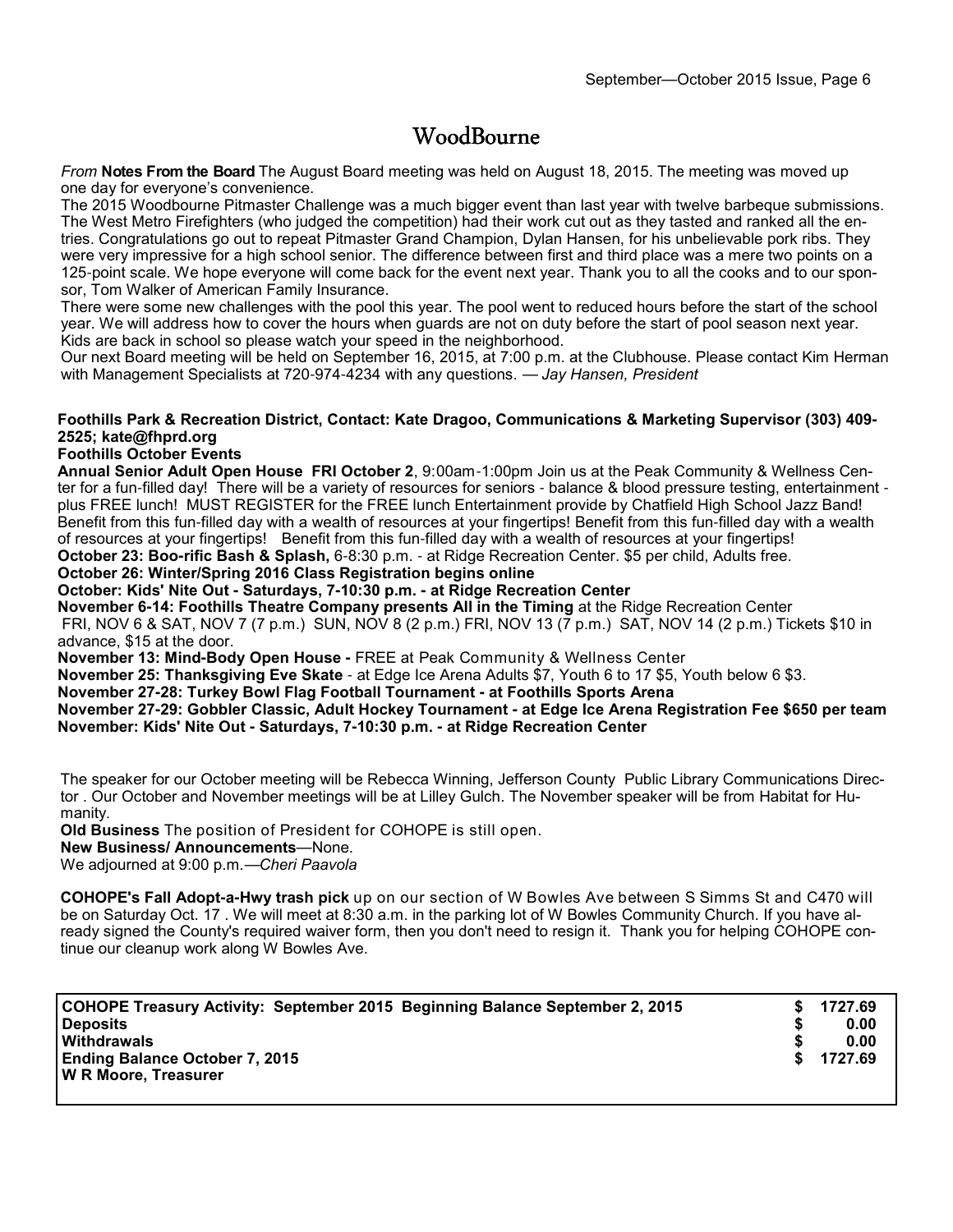**Behind the badge—Preparing for Power Outages by Sheriff Jeff Shrader** If disaster struck today would you be prepared? In the spirit of September being National Preparedness Month the Sheriff's Office would like to encourage you and your family to create a plan, specifically for power outages. The loss of electrical power for an extended period of time can cause serious hardships — particularly for those who have special medical needs or disabilities. Additionally, gaps in communication, information, or service networks may have an effect well beyond the actual area that lacks electrical power.

Here are some things to keep in mind when preparing for a power outage:

\* Maintain a supply of water and flashlights with extra batteries. More powerful batterypowered lanterns are also a wise investment. Fire officials strongly discourage the use of candles during a power outage because of the risk of fire.

\* Portable generators are increasingly popular and invaluable during a power outage, but they emit deadly carbon monoxide gas and must be used properly. Never use generators indoors. Always place them at least 15 feet from doors and windows.

\* Family members who have power-dependent health needs (i.e. oxygen, dialysis) should have an emergency plan in place at all times. Some families use dry ice for refrigeration following an outage.

During a power outage follow these food and electrical safety tips:

\* Food safety—Keep refrigerator and freezer doors closed as much as possible. An unopened refrigerator will keep food cold for about four hours. A full freezer will keep the temperature for about 48 hours (24 hours if it is half full) if the door remains closed. Use non-perishable foods and staples after using perishable food from the refrigerator and freezer. If it looks like the power outage will continue beyond a day, prepare a cooler with ice for your freezer items. Keep food in a dry, cool spot and keep it covered at all times.

Never taste food or rely on appearance or odor to determine its safety. Some foods may look and smell fine, but if they have been at room temperature too long, bacteria causing food borne illnesses can start growing quickly. Some types of bacteria produce toxins that cannot be destroyed by cooking.

If food in the freezer is colder than 40° F and has ice crystals on it, you can refreeze it.

If you are not sure if food is cold enough, take its temperature with the food thermometer.

Throw out any foods (meat, poultry, fish, eggs and leftovers) that have been exposed to temperatures higher than 40° F (4° C) for 2 hours or more, and any food that has an unusual odor, color or texture, or feels warm to the touch.

\* Electrical safety—Turn off and unplug all unnecessary electrical equipment, including sensitive electronics. Do not touch any electrical power lines and keep your family away from them. Report downed power lines to the appropriate officials in your area. Turn off or disconnect any appliances (like stoves), equipment or electronics you were using when the power went out. When power comes back on, surges or spikes can damage equipment.

Leave one light turned on so you'll know when the power comes back on.

Eliminate unnecessary travel, especially by car. Traffic lights will be out and roads may be congested.

When using a portable generator, connect the equipment you want to power directly to the outlets on the generator. Do not connect a portable generator to a home's electrical system. If you are considering getting a generator, get advice from a professional, such as an electrician. Make sure that the generator you purchase is rated for the power that you think you will need.

For more information and access to emergency resources visit www.jeffco.us/sheriff/emergencies

*From Jeffco Website:* Jeffco School Board Recall Election Combined with Coordinated Election—The Jefferson County Clerk and Recorder and her elections staff, after many meetings and planning sessions, made the decision to move forward with placing the Jeffco School Board recall election on the ballot in the upcoming coordinated election on November 3, 2015.

When choosing the election date, Jefferson County considered all of the options and scenarios and had many conflicting requirements and timeline challenges to consider. No option was ideal and without challenges. However, with everything considered, the Clerk and Recorder's Office felt that combining the coordinated election and the recall election on the same ballot minimized voter confusion, best utilized the available resources and provided the best chance for a successful election.

More information on the recall process so far:

Origination of the Recall—The recall was originated by Jeffco United for Action to recall three of the current Jeffco Public School Board members: Julie Williams; John Newkirk; and Ken Witt.

Jeffco United for Action contact information: Email: info@jeffcounitedforaction.org Phone: 720-507-5981 Website: jeffcounitedforaction.org

Timeline—Jeffco United for Action filed its petition templates on June 26, 2015

The Clerk and Recorder looks only at whether or not the petition form has all required elements and does not take into account the content of the petition.

Based on state law, the petition was approved on July 7, 2015

State law requires 40 percent of voters that voted (or no more than 15,000) valid signatures must be collected.